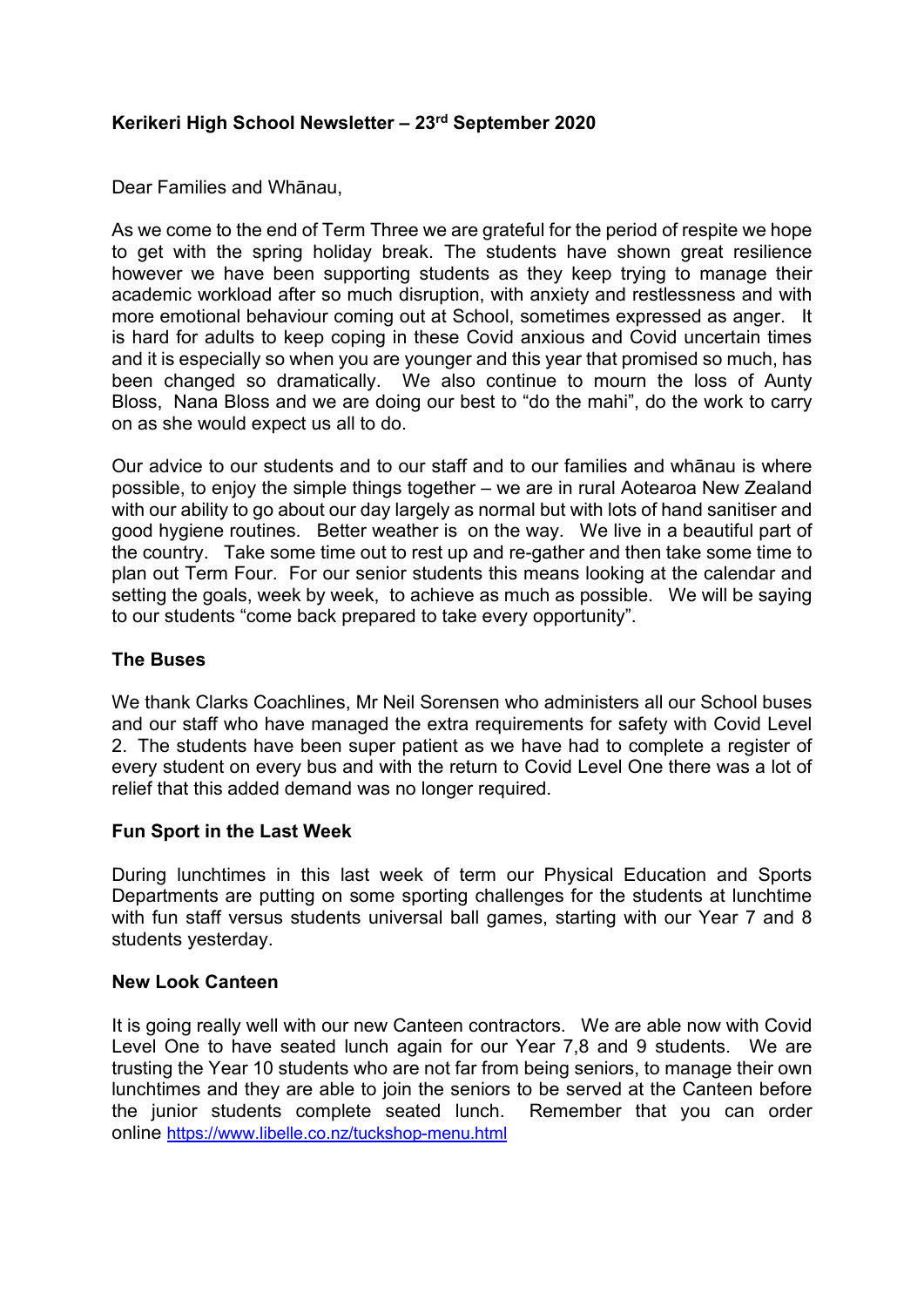The students can also use cash or EFTPOS at the Canteen and we are steadily encouraging students to stay on site please, now we have a good Canteen. We were very understanding during the time when we did not have a food option on site.

## **Another Opportunity for Out of Zone Enrolments**

Covid and the loss of the New Students and Whānau Evening has caused problems for our Out of Zone Enrolment process. Please let family and friends know who missed out on the communication that we have offered another opportunity opening on Monday 12 October and closing on Friday 23 October, with a ballot date of Tuesday 27 October. We may be able to offer up to 5 places at each year level.

For the students already accepted as Out of Zone and for all other new students the Enrolment Evening is scheduled for Thursday 15 October. This is a lovely opportunity to meet us, for us to hear about your expectations for the High School and to have a guided tour with students from Year Seven who were new this year and students from Year Twelve who will be our leaders and Peer Supporters next year.

Just come along from 4.00pm to 7.00pm to our School Library.

## **School Speech Finals**

The move to Covid Level One has enabled our School Speech Finals to take place in front of a full audience. The Year Eleven Finalists delivered their outstanding speeches this morning to all of their Year Eleven classmates and the three Judges and we have Year 7, 8, 9, 10, and 12 Speech Finals in the Auditorium tomorrow. We feel for the Finalists who have practised their speeches for several postponed events. The Year 11 audience were wonderful this morning and we will advise all the Winners in the next letter to you.

# **NCEA Change Information**

NCEA External Examinations have been planned to go ahead under every Covid alert level except Covid Alert Level Four and we will be working with each and every NCEA student in Term Four to help them achieve as much as possible this year and set them up as best we can for next year.

The NCEA changes made for the senior students of 2020 are very good, balancing the credibility of our excellent New Zealand NCEA qualification with additions for this year's students, recognising the disadvantages they have suffered as a result of the lost teaching and learning during the Covid levels. It was not just during Lockdown but all the loss of all the assessment events that required greater numbers than could gather during Covid Alert Level Two. We have had sensible guidance from the New Zealand Qualifications Authority about assessing work that was completed but the final assessment event or demonstration of the work was unable to go ahead.

External NCEA examinations will now start later on Monday 16 November.

Portfolio deadlines for subjects such as the Visual Arts and DVC have been extended to allow students additional time to work on these.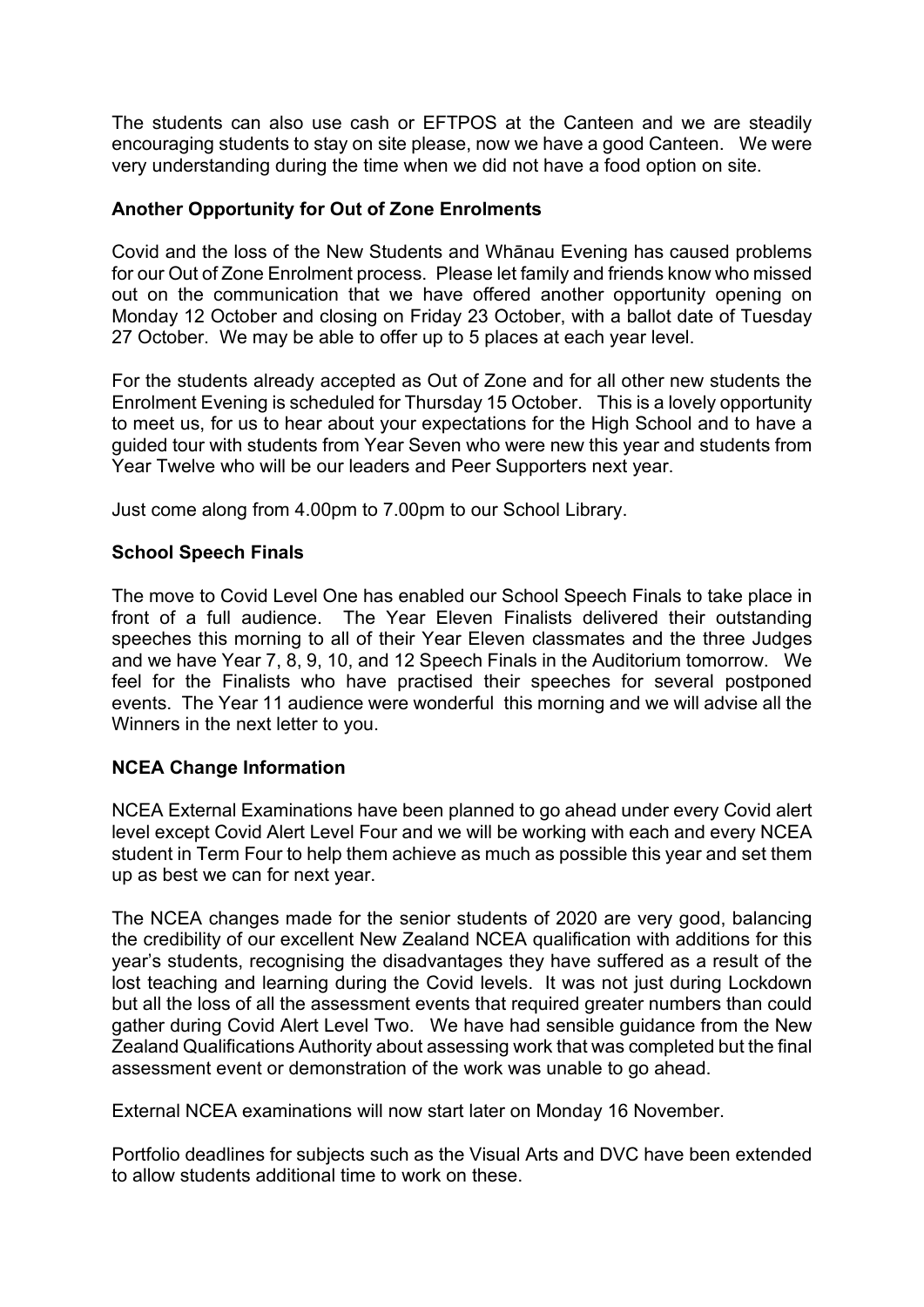Students working towards an NCEA can gain additional credits, based on the number of credits they achieve during the 2020 school year. These additional credits will be known as Learning Recognition Credits. For every 5 credits a student achieves towards their NCEA either through internal or external assessment, they are entitled to an additional 1 credit. Students at NCEA Level 1 are eligible for up to a maximum of 10 additional credits, and Students working towards Level 2 and 3 can earn up to 8.

As our Deputy Principal with responsibility for NCEA Mr Wise says about NCEA Credits in 2020 … "buy five, get one free".

Students will be awarded a Certificate Endorsement if they achieve 46 credits at Merit or Excellence level, rather than the usual 50. Students achieving 12 credits at Merit or Excellence level in a course – rather than 14 – will be awarded a course endorsement.

Changes have also been made to University Entrance. For students working towards this in 2020, these requirements have been reduced from 14 to 12 credits in three UEapproved subjects. Students still need to attain NCEA Level 3 and meet literacy and numeracy requirements to be awarded University Entrance.

Reflecting these changes, we have reviewed our Academic Honours criteria for the 2020 academic year. For students in Year 11 working on Level 1 this year, it means that the criteria for Kerikeri High School Academic Honours will be 72 credits at Excellence, rather than the usual 80.

#### **ICAS Science**

Our students are still making the most of the Academic cornerstone extension opportunities in the 2020 Science ICAS Assessment, Congratulations to Caitlin Renner-Austin (Distinction), Cade Lumkong (Credit) and Lola Scott (Merit).

#### **Show Quest**

Show Quest this year has gone online – and Kerikeri High School have placed Nationally 2nd Overall in this Competition and have won the following Awards; Most Effective Use of Live Sound, Most Innovative Use of Lighting and Best Use of Wearable Art. Well done Drama and Performing Arts.

### **Opportunities in the School Holidays – from Mrs Crawford in the Careers Office**

A one-day First Aid Course, Monday 28 September 7.45am to 4.30pm

Level 3 Health and Safety Course, 15 credits at Level 3 - Monday 28th and Tuesday 29th 8.45am to 3.00pm each day.

Learner Driver's Licence - Monday 28th, Tuesday 29th and Wednesday 30th September here at School for students who are 16 years old and do not have their Learner Driver's Licence.

### **Learn A Musical Instrument**